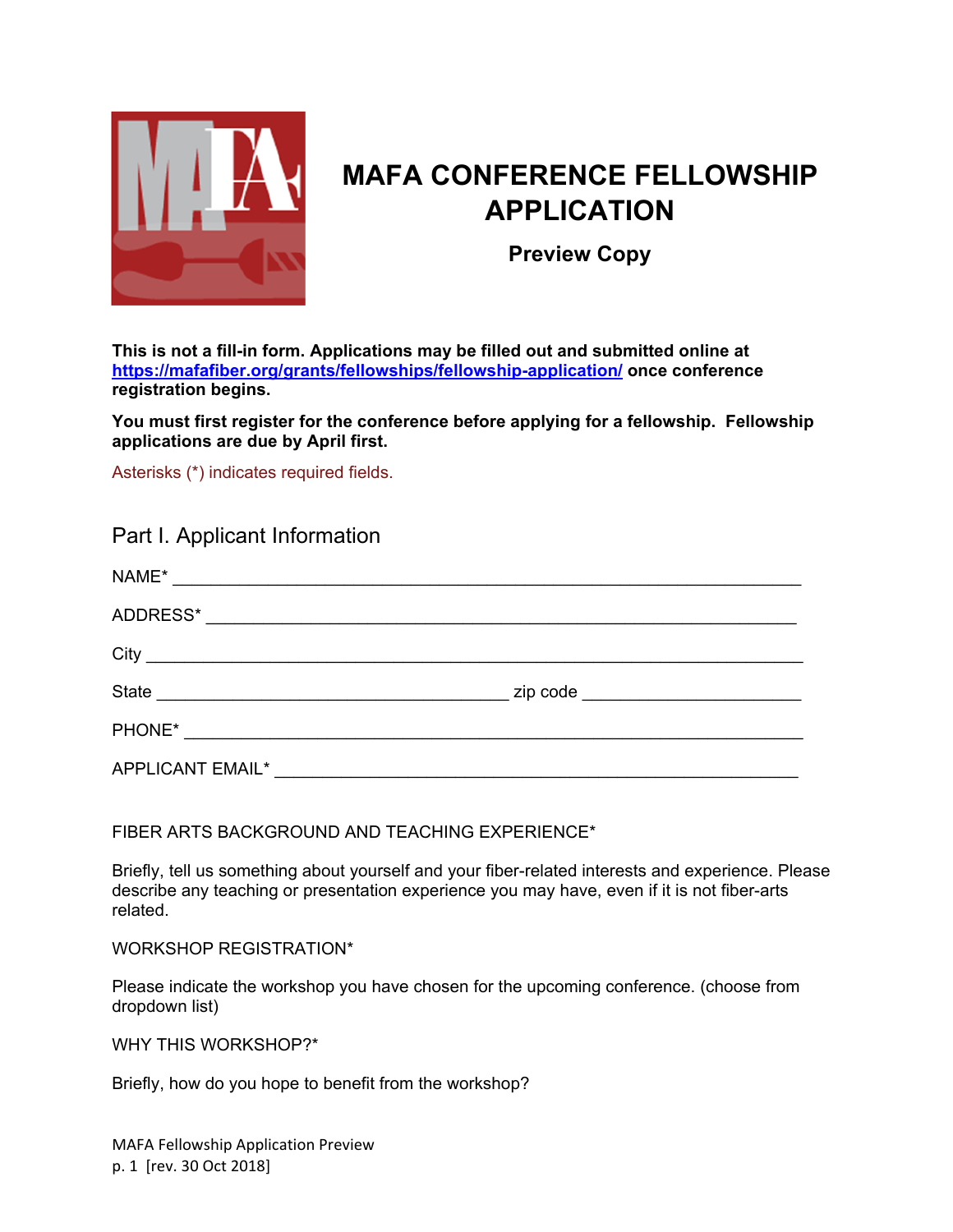# Part II. Fellowship Project

#### PROJECT PROPOSAL\*

Describe your intended fellowship project. How will you disseminate knowledge and experience gained from the MAFA workshop?

Please be as specific as you can. You will have an opportunity to modify these plans, if necessary, and to add specifics such as dates and locations, after the conference.

#### AUDIENCE AND OUTCOMES\*

Who are the intended audience for your project? What are the intended learning outcomes for participants?

EVALUATION PLAN

How will the success of your project be measured?

Part III. Sponsorship and Letter of Recommendation

SPONSORING MAFA GUILD\* (choose from dropdown)

SPONSORING TEACHER OR MENTOR (FOR MAFA ASSOCIATE MEMBERS)

LETTER OF RECOMMENDATION IS FROM:\*

| <b>GUILD POSITION/TITLE</b>                                                                                                           | the contract of the contract of the contract of the contract of the contract of the contract of the |
|---------------------------------------------------------------------------------------------------------------------------------------|-----------------------------------------------------------------------------------------------------|
| ADDRESS ___ ______________________________                                                                                            |                                                                                                     |
| City<br><u> 1989 - Johann Stein, mars an deus Amerikaansk kommunister (</u>                                                           |                                                                                                     |
| <b>State</b><br><u> 1980 - Johann Stoff, deutscher Stoff, der Stoff, der Stoff, der Stoff, der Stoff, der Stoff, der Stoff, der S</u> | zip code ________________________                                                                   |
| <b>PHONE</b>                                                                                                                          |                                                                                                     |
| SPONSOR'S EMAIL                                                                                                                       |                                                                                                     |

 $\mathcal{L}_\text{max}$  and  $\mathcal{L}_\text{max}$  and  $\mathcal{L}_\text{max}$  and  $\mathcal{L}_\text{max}$  and  $\mathcal{L}_\text{max}$  and  $\mathcal{L}_\text{max}$ 

 $\_$  , and the set of the set of the set of the set of the set of the set of the set of the set of the set of the set of the set of the set of the set of the set of the set of the set of the set of the set of the set of th